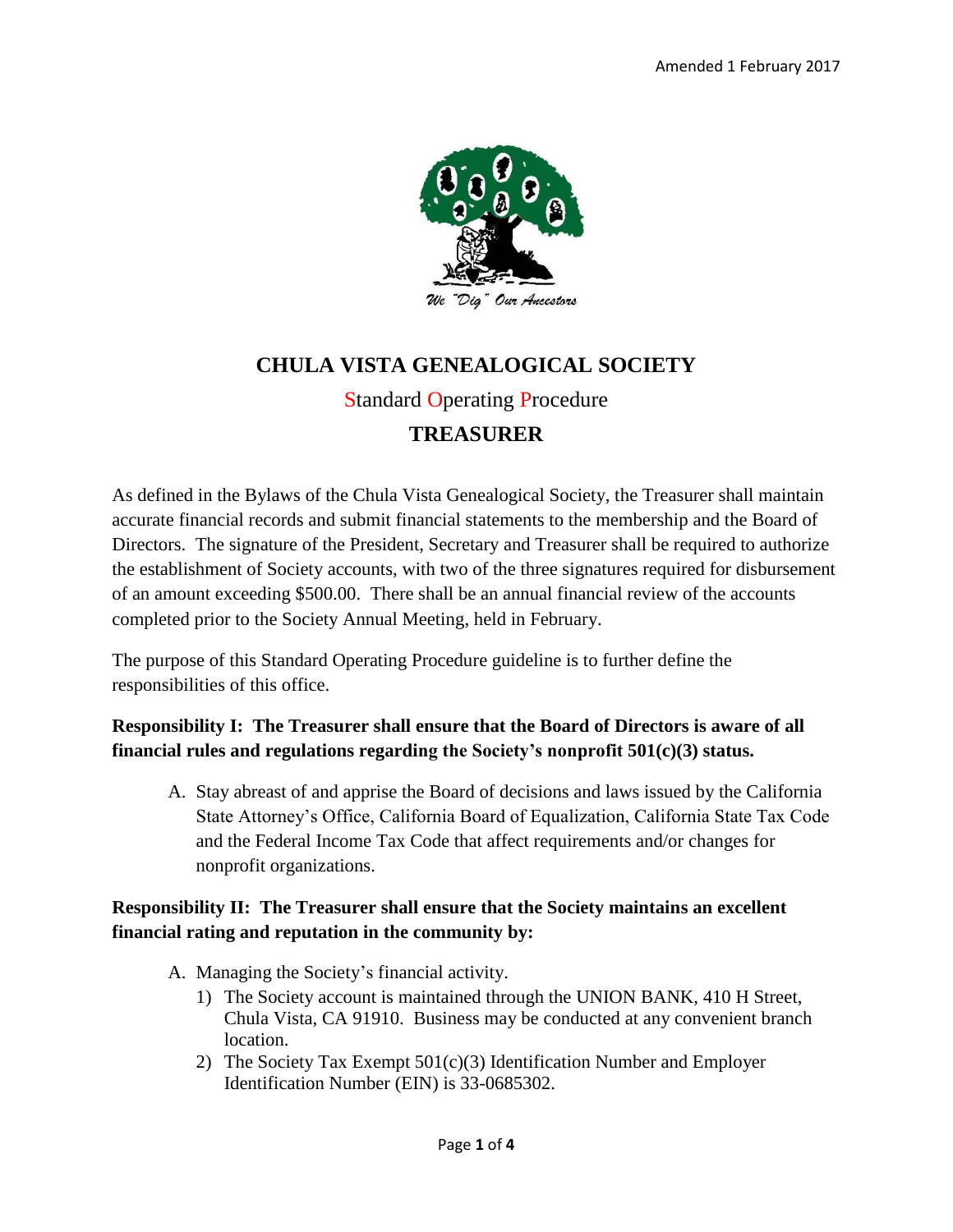- B. Reminding the President to update the signature authorization card when there is an occupant change for the position of President, Secretary or Treasurer.
- C. Paying all bills promptly.
- D. Providing receipts for cash received and issuing a receipt for any income generated at Society activities.
- E. Ensuring that money is counted by two people for book sales, refreshment donations, other donations, etc. before receipt is issued.

#### **Responsibility III: The Treasurer shall maintain a complete, accurate and current set of books.**

- A. Daily or Weekly
	- 1. Deposit all cash and checks.
		- a. Use the CVGS stamp to endorse checks.
		- b. Maintain a financial record of all cash and checks received, including date, amount paid, and purpose.
		- c. Keep the NCR copies of all deposit slips.
	- 2. Record transactions in Society checkbook.
	- 3. Maintain a computer generated, chronological source and allocation report.
	- 4. Keep and file all receipts.
		- a. Ensure "Reimbursement Request Form" completed and receipt attached.
		- b. Maintain a chronological list of current members' dues, showing the date the dues were paid, amount paid, and cash or check received.
		- c. List should be compared on a regular basis with the Membership Chair's list of current members.

#### B. Monthly

- 1. Review monthly bank statements.
- 2. Reconcile checkbook.
- 3. Pay all bills in a timely manner.
- 4. Prepare monthly Treasurer's Report and monthly Budget Report and present to the Board of Directors at Board meeting.
- 5. Present to the general membership at monthly business meeting a summary of approved monthly Treasurer's Report.
- 6. File all copies of deposit slips and checks, receipts, etc. in "monthly envelope".
- C. Annually
	- **1.** Prepare for the Society's proposed **Annual Fiscal Year Budget.**
		- a. Balance the checkbook and close accounts immediately after the end of the Society's fiscal year.
		- b. Advise the President and Secretary that the proposed new fiscal year budget should be on the agenda of the December Board meeting for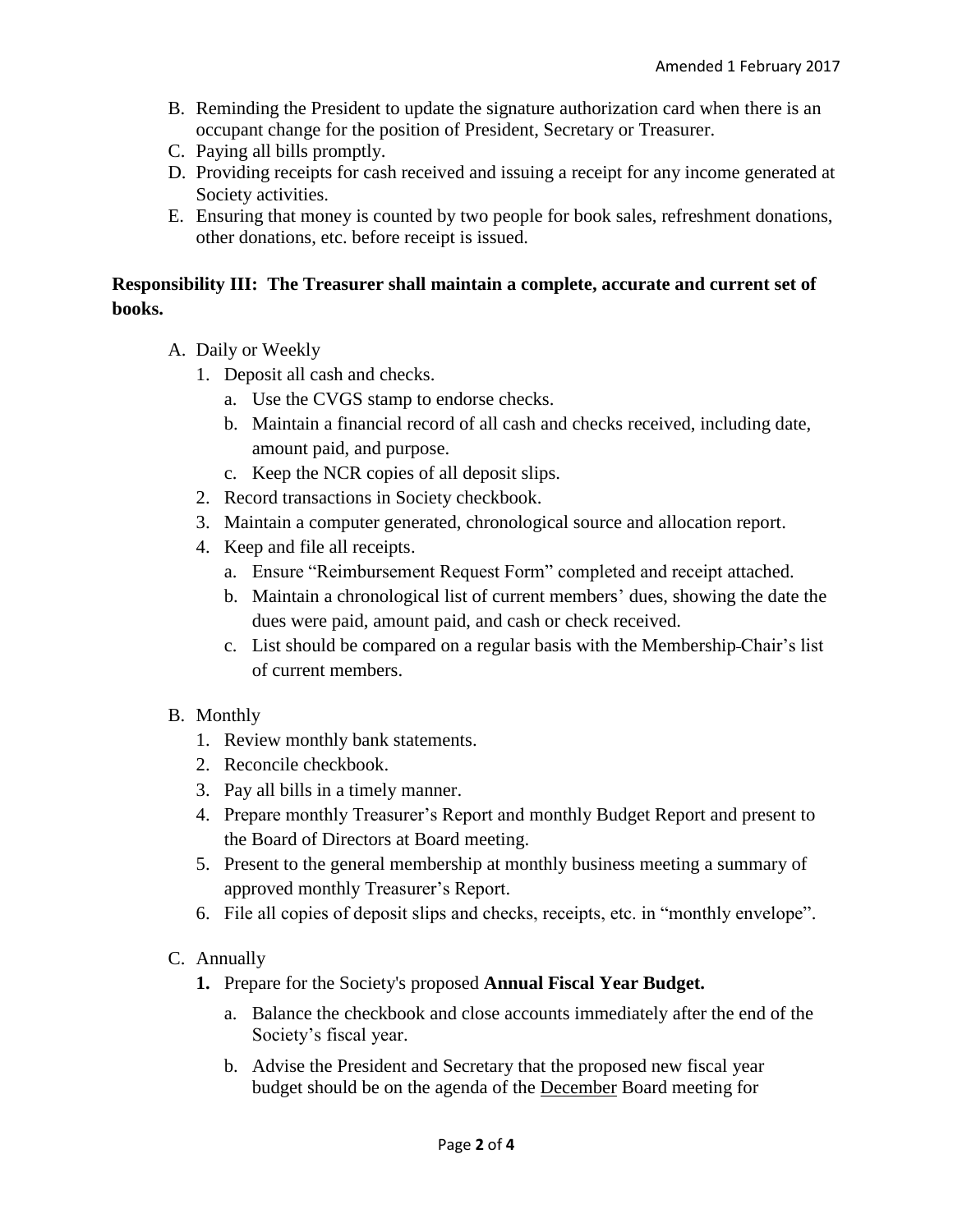discussion, at which time the Treasurer shall secure estimated income and expense figures from Board of Directors.

- c. Present the proposed budget spreadsheet to the Board of Directors for approval at the January Board meeting.
- d. Present the proposed fiscal year budget to the membership for approval at the annual business meeting in January.
- **2.** Prepare to assist the Financial Review Committee with the **Annual Financial Review.**
	- a. Discuss with the President during the first week in January**,** the collection of necessary documentation for the annual financial review to be performed prior to the February Board meeting.
	- b. Make all financial records available to the Financial Review Committee (i.e., checkbook, bank statements, reports, receipts and copies or stubs of bills), and be available to act as consultant to the committee if needed.
	- c. Reconcile accounts, if necessary, after the Financial Review Committee prepares its report and presents it to the Board at the February Board meeting.
	- d. Distribute the Financial Committee Report appropriately.
		- i. (1) Treasurer retains one copy of the Financial Review Committee Report for his/her files.
		- ii. (2) The President receives one copy of the report.
		- iii. (3) The Secretary receives one copy of the report.
		- iv. (4) One copy shall be filed in the Society file drawer at the Chula Vista Civic Center Library per California Public Inspection Laws.

#### **Responsibility IV: The Treasurer shall ensure that all Society financial papers and monies are submitted to meet legal obligations for a nonprofit society.**

- **A.** Refer to the Addendum section for current listing, schedule and contact information**.**
- **B.** In order to prevent compromise of Society banking accounts, all access codes and identifiers will be held in a secure manner, known only to the Treasurer, the President and one other selected Society officer in good standing.

**Responsibility V: The Treasurer shall make every effort to attend every meeting of the CVGS Board of Directors and General Membership meetings and fully report financial transactions of the Society.**

**Responsibility VI: The Treasurer shall familiarize him/herself with all of the business of the organization, its Bylaws and Standing Rules, policies, objectives and programs.**

**Responsibility VII: The Treasurer shall keep and update a notebook containing the current Society Bylaws, Standing Rules, respective SOP, budget data and financial reports. This notebook shall be given to the succeeding Treasurer.**